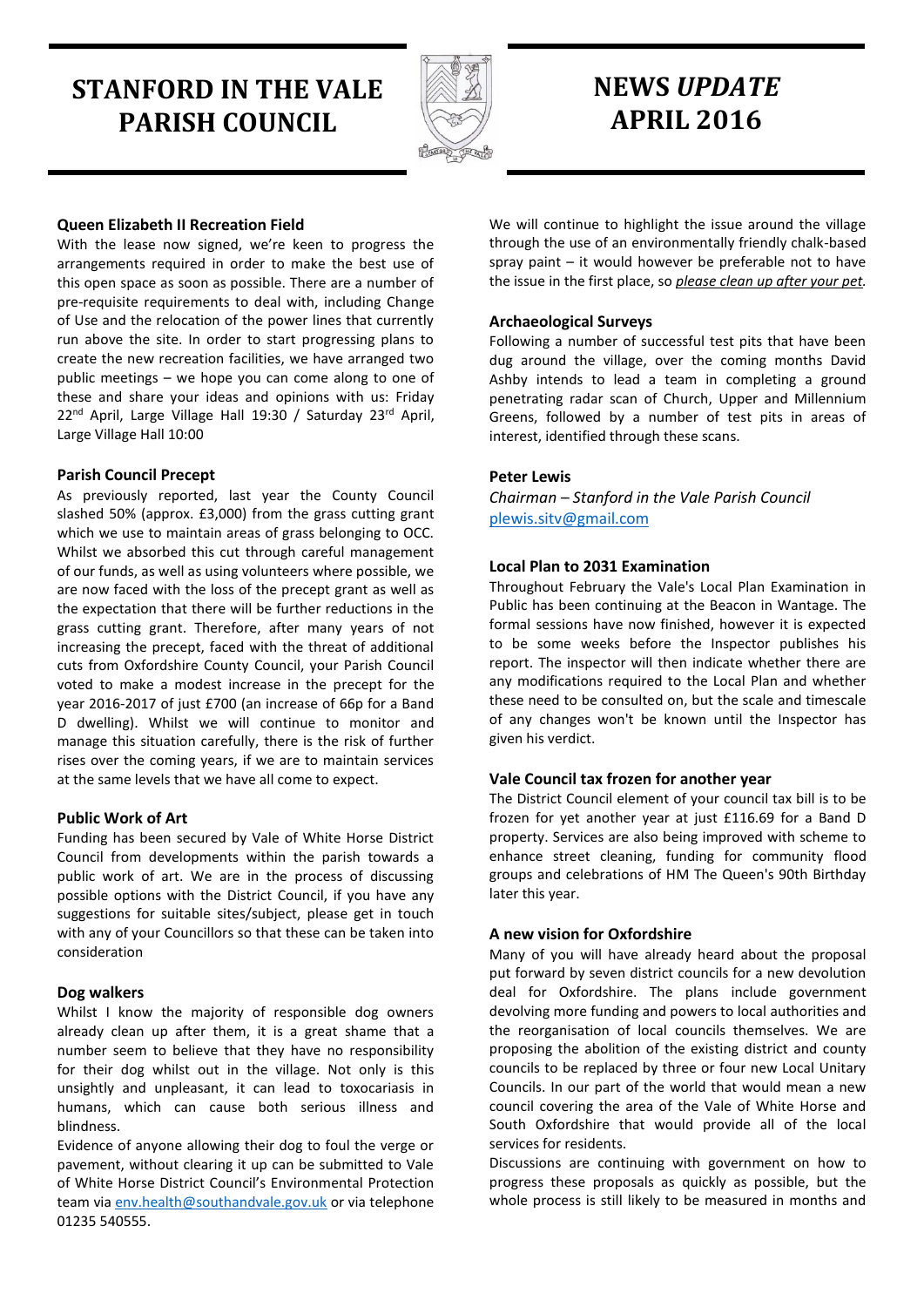years. You can read some more details about the plans at [www.oxfordshire.vision.](http://valevision.us7.list-manage1.com/track/click?u=13d77bd51fa65f9f7de4ba149&id=b17238e0b2&e=f80a5bf617)

#### **Vale on the brink of major procurement success**

The Vale of White Horse has been working with four other councils (South Oxfordshire, Hart, Havant and Mendip) on an ambitious procurement process that is set to save taxpayers millions of pounds. This is one of the largest projects of its kind and all the councils have now agreed to go ahead to bring new innovation to council services and save the five councils more than £50m. It will save the Vale taxpayers nearly £1m a year.

### **Robert Sharp** VWH District Councillor

The Old Stables, Shellingford, Faringdon, SN7 7PU Tel. 01367 710549

E-mail [Robert.Sharp@whitehorsedc.gov.uk](mailto:Robert.Sharp@whitehorsedc.gov.uk)

# **Report from County Councillor Budget**

Prior to Christmas, Oxfordshire County Council (OCC) went out to consultation on possible additional budget cuts totalling £51m, at the time believed to be the worst-case scenario. However, due to a change in the funding formula, which penalised shire counties, the settlement was even worse than expected and the additional savings required now total £69m. In response to protests from shire counties, on 11th February the Government announced transitional funding and OCC will receive £9m across two financial years in respect of this.

The Council met on Tuesday 16th February to debate the budget measures necessary to achieve the savings. Although most of the savings will still go ahead, a crossparty agreement was made on the day incorporating the following changes:

**\*** A total of £2m of savings relating to Early Intervention Hubs and Children's Centres will now not take place. An original £6m saving on Early Intervention Hubs and Children's Centres - agreed by the council at its annual budget meeting in February 2015 - will still take place. No decisions have been taken at this stage on how this £2m will be spent.

**\*** A total of £3m of savings relating to day centres (including transport to day centres) will now not take place. Instead they will be replaced by a saving of £1m from 2017/18 resulting from a full review of all day services for older people.

**\*** There will be a further £300,000 contribution to the budget from reserves.

The net result of this is that the council will be able to set a balanced budget in 2016/17 but over the medium term now has £15.2m of unidentified savings to make as opposed to the previous figure of £11.2m. The new £4m of unidentified savings all fall in 2017/18.

A number of other important decisions were made during the debate:

**\*** A cross-party board of county councillors will be created to consider how best to use the transitional funds.

**\*** The council will consider workplace parking with a view to early implementation.

\* There will be a review of the number of Cabinet members.

**\*** The benefits of a Unitary Council will be discussed on a cross-party basis and full and timetabled consultation will be prepared. This will be subject a free vote for all councillors.

## **PROPOSALS FOR DISTRICT UNITARY COUNCILS**

On Thursday 25th February a surprise announcement was made by Oxfordshire's District Councils and Oxford City Council. (This may have been in response to OCC's call for a debate on a single Unitary Council for the county.) It called for the abolition of OCC and the establishment of four district unitaries:

**\*** A new Southern Oxfordshire Unitary Authority would cover the area currently administered by Vale of White Horse and South Oxfordshire District Councils.

**\*** An Oxford City Unitary Authority would be formed in the centre of the county, covering the area currently administered by Oxford City Council.

**\*** A West Oxfordshire-Cotswold Unitary Authority covering the area currently administered by West Oxfordshire District Council and Cotswold District Council.

**\*** A Cherwell-South Northants Unitary Authority covering the area currently administered by Cherwell District Council and South Northamptonshire Council.

OCC welcomes the District Councils' engagement in the Unitary debate and will shortly be putting forward its own proposals.

# **Village Resilience Fund**

Oxfordshire communities are being urged to tap into a special 'resilience' fund to help them to cope better with emergencies. The SSE (Scottish and Southern Energy) Resilient Communities Fund offers up to £20,000 to help communities to:

**\*** Protect the welfare of vulnerable people during a major power cut or emergency due to severe weather.

**\*** Enhance community facilities and services that may be needed during a major power cut or emergency due to severe weather.

Improve communication during an emergency situation, to keep communities informed or to aid contact between local groups and response services. Further information at <https://www.ssepd.co.uk/Resiliencefund/> or call 0141 224 7191

#### **Secondary School Places**

Over 92% of pupils got their first choice of Secondary School in Oxfordshire.

# **Melinda Tilley**

Cabinet Member for Children, Education and Families Oxfordshire County Council